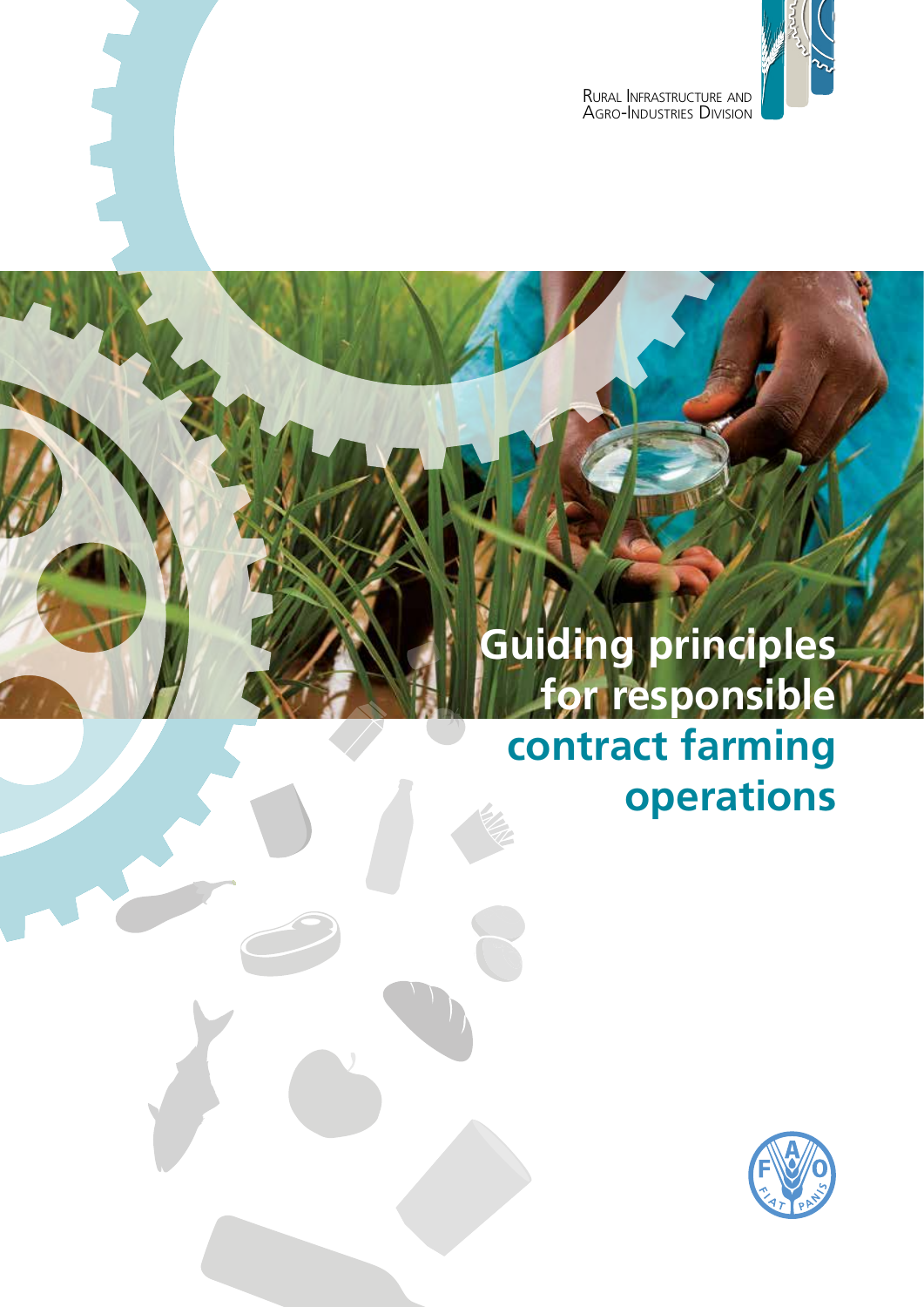This text has been prepared by Caterina Pultrone and Carlos A. da Silva, from the Rural Infrastructure and Agro-Industries Division (AGS) of FAO, and Andrew Shepherd, formerly with FAO and now with CTA, the Technical Centre for Agricultural and Rural Cooperation (ACP-EU). Comments by Doyle Baker (AGS) and the professionals from the Development Law Service of FAO are acknowledged with thanks. Contributions from the panel of international experts who kindly commented on the earlier draft are also recognized with appreciation.

#### Photo credits

| <b>©FAO/Olivier Asselin</b> | A farmer woman using a magnifying glass to check rice reeds for insects [cover] |
|-----------------------------|---------------------------------------------------------------------------------|
| ©FAO/Rodger Bosch           | A crop of cotton $[p, 1]$                                                       |
| <b>©Antonello Proto</b>     | Farmers harvesting oranges [p. 2]                                               |
| <b>CF.</b> Mattioli         | A rich potato harvest [p. 3]                                                    |
| <b>©FAO/Bay Ismoyo</b>      | Assembly line workers producing cooked poultry products [p. 4]                  |
| ©J. Koelen                  | Project participants receive training on how to cultivate vegetables [p. 5]     |
|                             |                                                                                 |

The designations employed and the presentation of material in this information product do not imply the expression of any opinion whatsoever on the part of the Food and Agriculture Organization of the United Nations (FAO) concerning the legal or development status of any country, territory, city or area or of its authorities, or concerning the delimitation of its frontiers or boundaries. The mention of specific companies or products of manufacturers, whether or not these have been patented, does not imply that these have been endorsed or recommended by FAO in preference to others of a similar nature that are not mentioned. The views expressed in this information product are those of the author(s) and do not necessarily reflect the views of FAO.

All rights reserved. FAO encourages the reproduction and dissemination of material in this information product. Non-commercial uses will be authorized free of charge, upon request. Reproduction for resale or other commercial purposes, including educational purposes, may incur fees. Applications for permission to reproduce or disseminate FAO copyright materials, and all queries concerning rights and licences, should be addressed by e-mail to copyright@fao.org or to the:

Chief, Publishing Policy and Support Branch Office of Knowledge Exchange, Research and Extension FAO Viale delle Terme di Caracalla 00153 Rome, Italy

**© FAO 2012**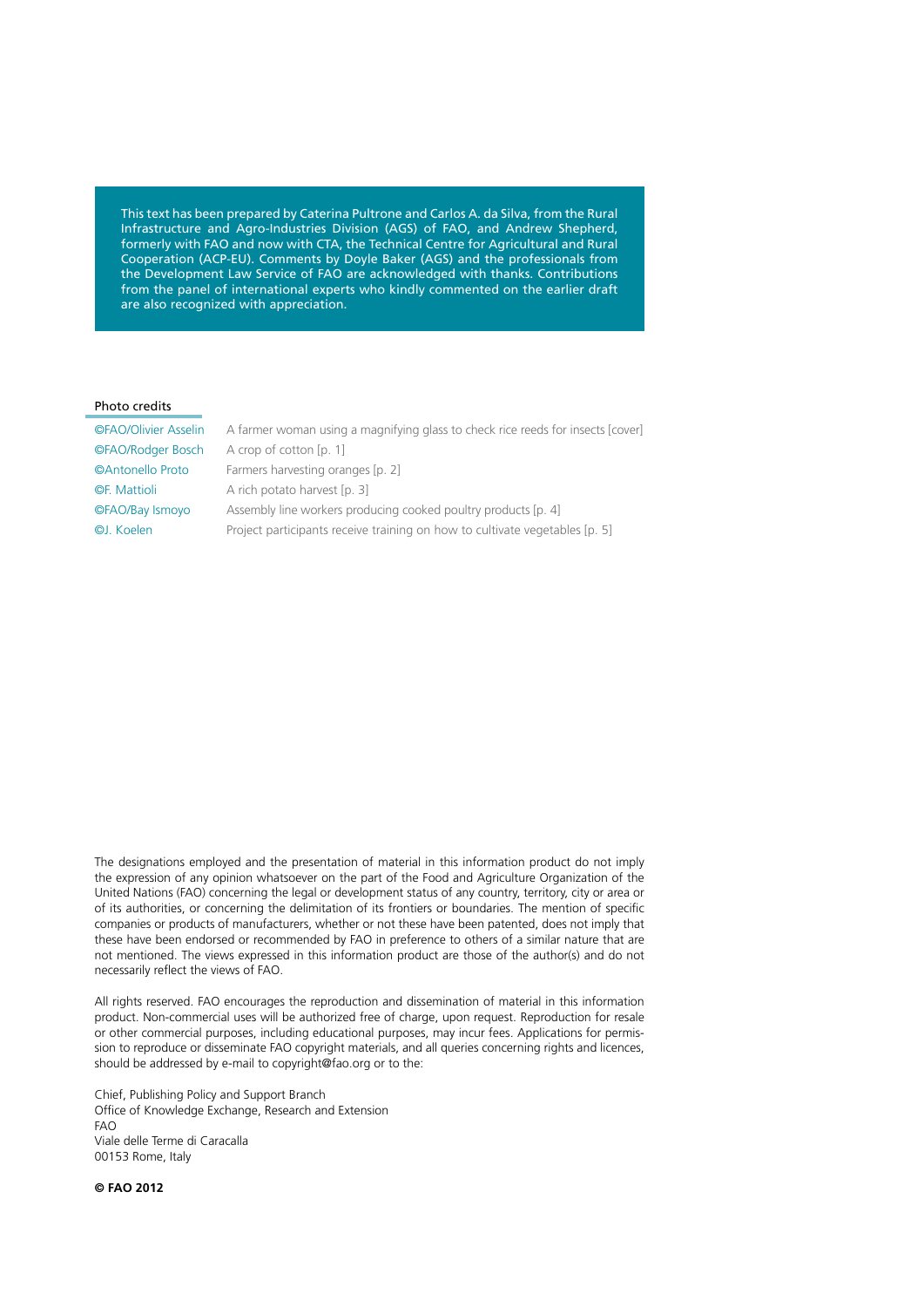



### **BACKGROUND**

Contract farming can be defined as an agricultural production system carried out according to an agreement between a buyer and farmers, which establishes conditions for the production and marketing of a farm product or products. Typically, the farmer commits to providing agreed quantities of a specific agricultural product. This should meet the quality standards of the buyer and be supplied at the time that the buyer determines. In turn, the buyer agrees to purchase the product at agreed pricing conditions and, in some cases, to support production through, for example, the supply of farm inputs, land preparation and the provision of technical advice.

If the conditions that are stipulated in a contract farming agreement are detrimental to the interests of either partner, be it for reasons of imbalances in market power, opportunistic behaviour or other unfair practices, the relationship between buyer and farmer will most likely deteriorate. Under such a scenario, contract farming operations will not be successful and opportunities for the mutual benefits that can ensue from a well coordinated buyer-seller relationship will be missed.

Contract farming continues to gain importance as a mechanism for governing transactions in agrifood supply chains and as a tool to promote the access of smallholder farmers to markets. It is therefore timely and opportune to consider the various approaches available for minimizing the likelihood of conflict in contractual relationships, with a view to enhancing the potential of benefits for both partners

and promoting the social and economic development impacts of contracting in the agrifood sector.

This document presents a set of guiding principles that are conducive to responsible contract farming operations. It is intended to serve as guidance for farmers and buyers engaged in contractual relationships, in order to promote good business practices and maintain an atmosphere of trust and respect that is essential if contract farming is to prove effective.

This brief is a complement to other publications available on FAO's **Contract Farming Resource Centre** (www.fao. org/ag/ags/contract-farming).

#### **Guiding principles**

#### **Common purpose**

Farmers and buyers should have a common purpose when engaging in contract farming. The arrangements should be based on the principle that the contract will protect the parties from risks that may occur during the fulfilment of duties and facilitate the execution of contractual obligations. The aim is that the agreement should promote agricultural production and guarantee a secure market for the commodity, thereby allowing farmers to earn increased revenue and buyers to obtain a return on their investments (the so-called win-win situation).

#### **Adherence to a legal framework**

To regulate their agreements, farmers and buyers should agree to enter into a contract.

To be valid, contracts must comply with a number of essential requirements: parties COTTON IS WIDELY grown in Africa by smallholders working under contracts that can have specifications regarding the provision of inputs by the product buyer.



must have the legal capacity to contract and provide free and informed consent. In cases where a group/association enters into a contract, it must be made clear whether responsibility lies with the individual member or with the group. This will depend on the type of association chosen for the group and on the national legislation in force.

Contracts should be concluded by the acceptance of an offer that one party (e.g. the buyer) makes to the other (e.g. the farmer).

Contracts should clearly specify the parties' responsibilities. In addition, contracts must be based on an "object" (i.e. the good or service that constitutes the obligation of farmer and buyer) such as the sale of a designated crop by the farmer and the payment by the buyer. Finally, the contract must be based on the detailing of the farmer's and the buyer's duties and responsibilities (the so-called "cause" or "consideration" in legal terminology), which includes the price and the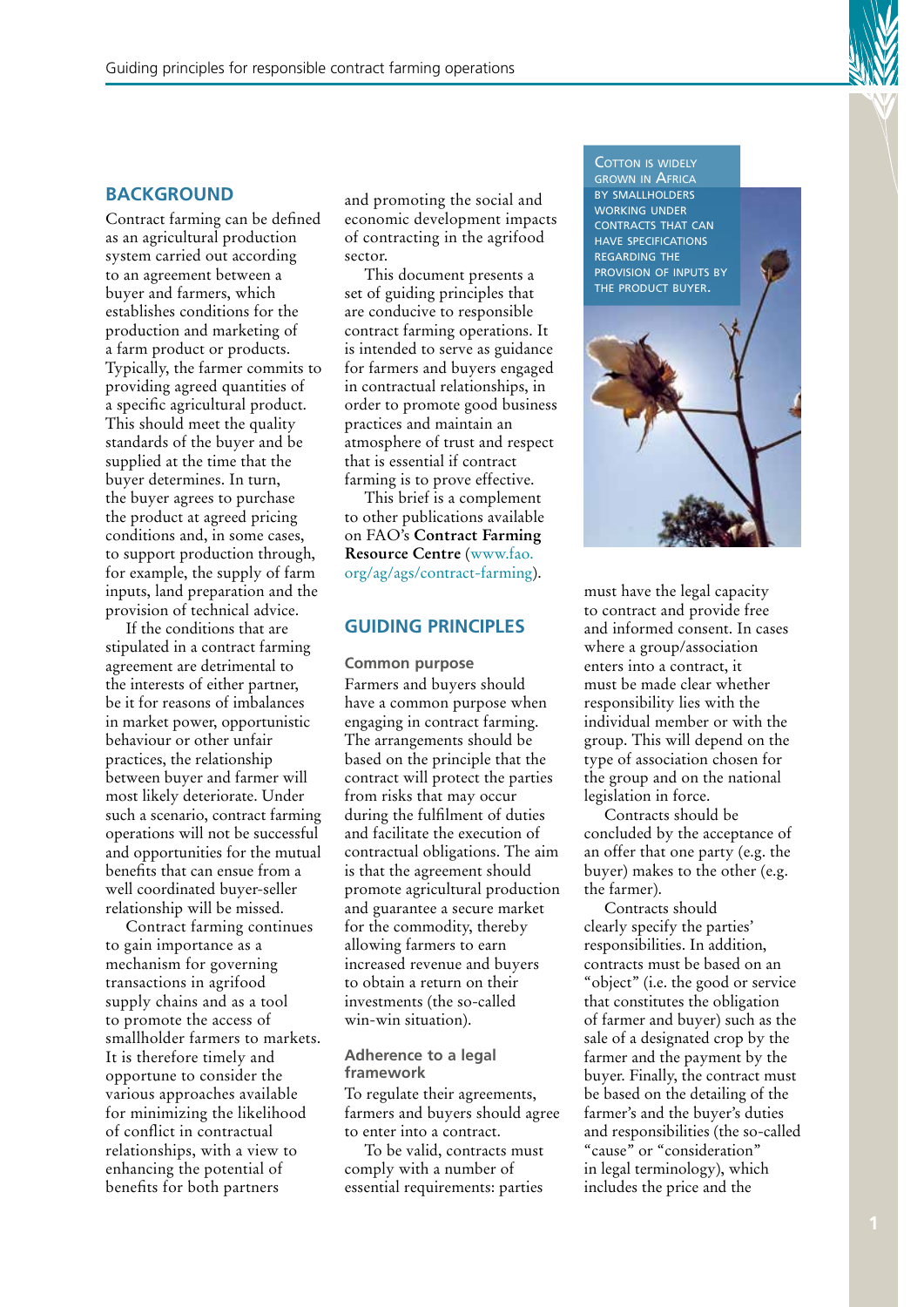method of payment. The "object" and the "cause/ consideration" of the contract should be lawful, i.e. they should not be illegal, immoral or contrary to public policy.

#### **Clear documentation**

Preferably, a contract should be stated in writing, so as to document the terms that the parties have agreed to and the right to obtain enforcement of their obligations, as outlined in its terms. It is recommended that written agreements be drawn up to provide clear guidelines regarding agreed quality of products, conditions regarding prices, payment and product delivery and to prevent conflicts arising due to misunderstandings. In cases where the parties make a verbal agreement, this should ideally take place in the presence of one or more witnesses who have no interest in the economic relationship between the farmer and the buyer.

#### **Readability of contracts**

Contracts should be written in clear and coherent language, using a legible typeface and words that are understandable by a farmer of average education and experience. Confusion

and misunderstandings can easily arise if the terms of the agreement are not clearly explained and understood. It would be advantageous if contracts were drafted in the language with which both parties are mostly familiar. In cases where farmers are illiterate, the text of the contract should be read aloud by a third party.

**Due attention and review** Buyers should grant farmers a sufficient period of time, depending on the case, to review the draft contract and seek legal or other advice before signing. Contracts should be concluded well in advance of the commencement of an agricultural season and farmers should not be pressured to agree to a contract without having first taken necessary advice. Buyers should also grant the right to cancel the contract within a designated period. Once the agreement is concluded, buyers should provide a copy of the signed contract to farmers.

#### **Disclosure**

Farmers and buyers should make full disclosure of all information necessary for the conclusion of the agreement

and be transparent in all their dealings. Contracts should clearly indicate the quantity of the commodity to be supplied by the farmer over a period of time, the quality standards required and the means of assessing these on delivery. Other conditions to be set out in the contract, if established by the buyer, may include the time when farmers should deliver or when buyers should collect the commodity, as well as the responsibility for transportation. Terms and conditions for the eventual supply of production inputs to farmers should be clearly outlined in the contract. Criteria for product price determination, and their means of verification, should also be specified unequivocally. Contracts should establish the contract duration and conditions for termination, i.e. a written notice of termination within a reasonable time period.

#### **Transparency in price determination**

Prices and payment constitute a key element of any contract, and these points need to be clearly understood and agreed upon by farmer and buyer. It is advisable that the parties negotiate in order to

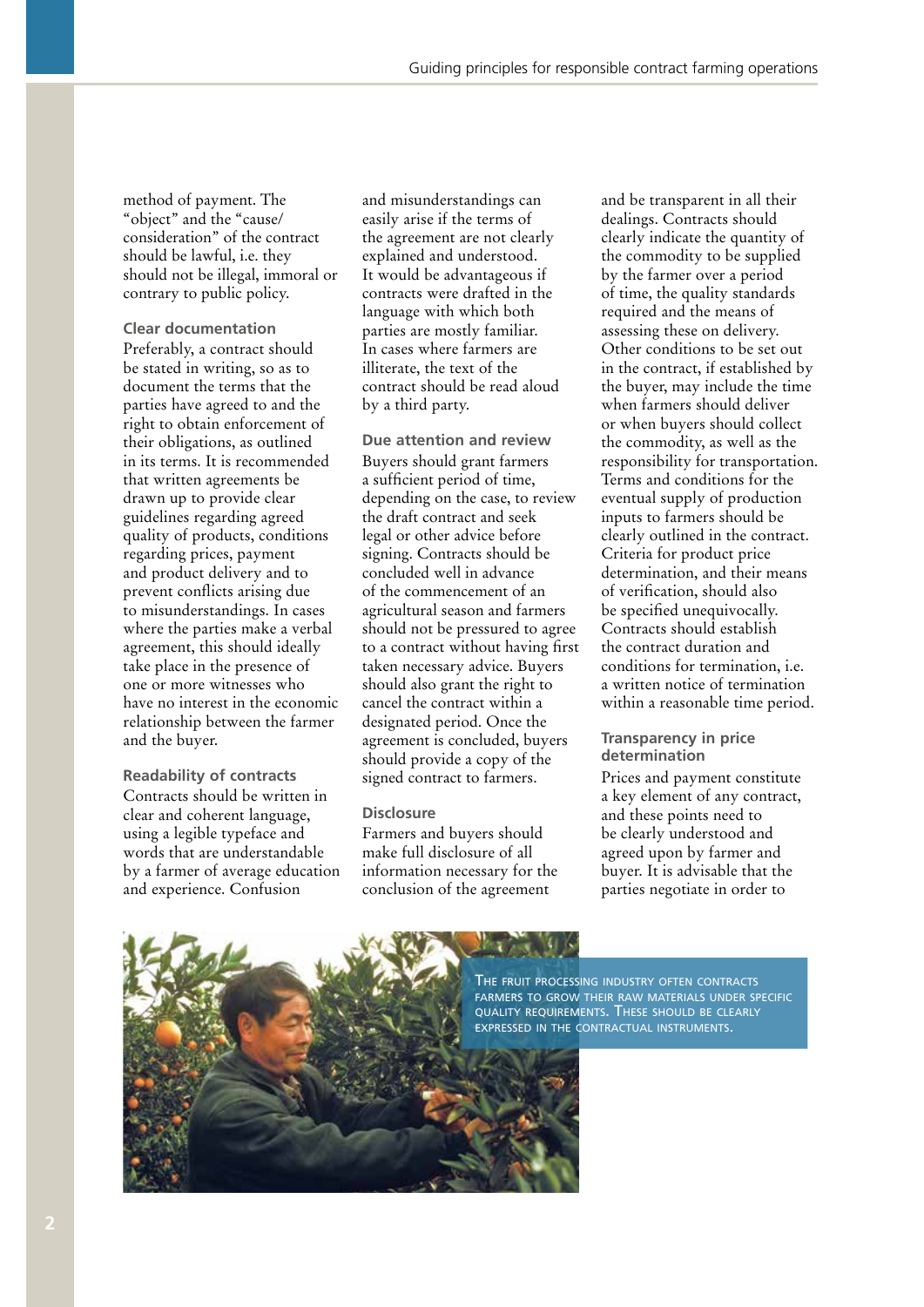

agree a price that is mutually satisfactory, and that both sides strictly honour this agreement. The price and payment methods should be carefully determined in the contract, including all necessary information to ensure clarity in the performance of contractual clauses. It is also important to specify when and where payments to farmers will be made.

Contracts should ensure transparency in price determination and payment procedures. They should avoid complex formulas or measurements of quantity and quality unlikely to be fully understood by farmers. It is advisable that contracts should clearly disclose any charge or deduction that may affect the net amount paid to the farmer under the terms of the contract. Contracts should also provide transparency on information regarding the costs of any inputs and services to be supplied.

It is advisable that a contract should allow provision for prices to be renegotiated in the event of unforeseen circumstances, such as substantial changes in market conditions leading to large differences in price with respect to the contracted terms.

**Transparency and fairness in clauses relating to quality** Contractors expect farmers to engage in production practices and procedures that are conducive to producing good quality products. Such practices include proper use of production inputs, which are recommended for the type of agricultural product to be grown or reared. Farmers are also expected to follow good management practices, which may include maintenance of hygienic conditions, use of



clean containers and water and protection of produce from heat. Ideally, these expectations should be expressed in the form of clear contractual clauses.

It is advisable that contracts should indicate not just the type of production process recommended for farmers, but also the post-harvest handling materials to be used, specifying which party will supply them and their price. After harvest, farmers are expected to comply with the post-harvest handling specifications needed to prevent spoilage or other forms of product loss.

Buyers should strictly adhere to agreed commodity grades and should promote fair and transparent ways of assessing the quality of produce delivered. Farmers and their representatives should have the right to be present at the time of delivery and receive a full explanation in the event of any rejects or downgrading. Soon after delivery, farmers should receive a written report of quantities received and grades applied to their produce.

#### **Transparency and fairness in clauses related to input supply and use**

The contract should stipulate which party will be responsible for supplying and applying farming inputs. Where contracts envisage the supply of inputs (i.e. pesticides, fertilizer, seeds, fuel, veterinary inputs, feed, etc.), before the start of each season all inputs should be identified and ordered well in advance of farming operations such as sowing, transplanting or livestock breeding.

 Where farmers require inputs for the crops under contract, the buyer could consider supplying these and deducting the cost upon delivery of the contracted product. If provided by buyers, inputs defined in the contract should meet necessary quality standards at prices that are no higher than prevailing commercial prices. They should be delivered on time so that farmers can use them to maximum effect. In cases where the buyer undertakes to provide farmers with inputs and other advances, farmers should not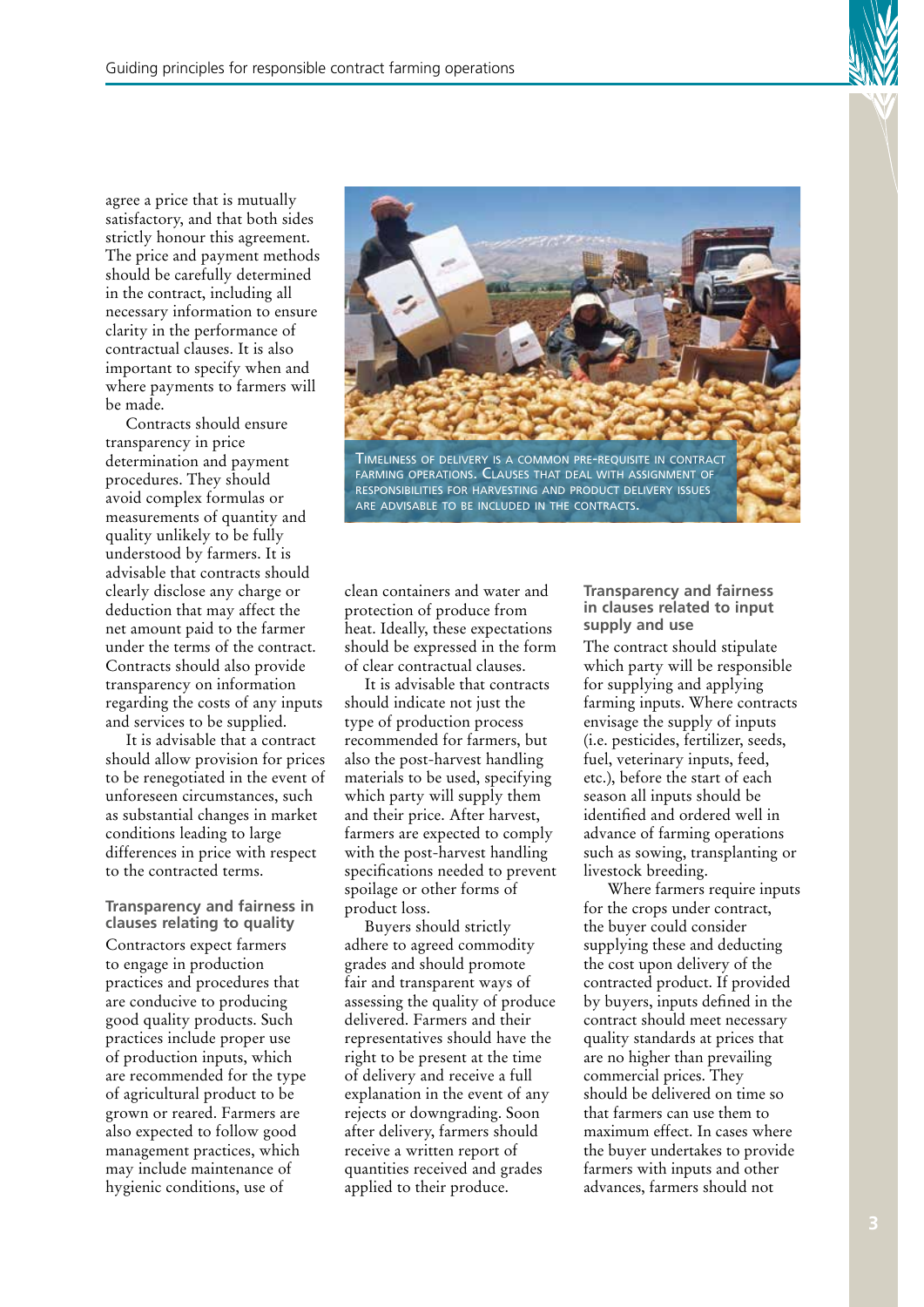use these for purposes other than those for which they were intended.

Farmers should also follow recommended practices in order to meet specifications and maximize returns from the use of the buyer-supplied inputs

#### **Fairness in risk sharing:**  *force majeure* **and contractual flexibility**

Contracts should envisage the possibility of renegotiation. They should also specify the issue of sharing of production and market risks among parties.

In cases of controllable plant or animal disease risks that may impede production from reaching the contracted agreement, distribution of the resulting financial burden should be assigned in a way that is commensurate with each party's responsibility for the event. Problems caused, for example, by inadequate inputs or technical advice provided by buyers should not result in financial losses for farmers. Conversely, problems caused by mismanagement, inadequate use of inputs or failure to comply with the technical advice supplied by the buyer, should not penalize the buyer.

In cases where natural disasters (weather related, non controllable plagues or diseases) or man-made disasters (war, civil conflict, strikes), which can be classified as *force majeure*, cause farmers or buyers to be unable to meet the conditions of the contract, neither party should be considered liable for the non-performance and, in these circumstances, the contract should have a provision for renegotiation. Renegotiation should be based on the principle of equal sharing of the costs, or benefits, arising from the event classified as *force majeure.*

The possibility of insurance programmes against crop or livestock losses should also be evaluated as a means of risk management.

**Prevention of unfair practices in buyer-farmer relations**  Contracts should not prohibit or discourage farmers from associating with other farmers to compare contractual clauses or to address concerns or problems. Moreover, they should not prohibit or discourage farmers from discussing contracts with business partners or seeking professional, legal, financial or agricultural production advice related to the contract's terms, obligations, and responsibilities.

Buyers should not engage in retaliatory or discriminatory practices against farmers who exercise their rights against them, such as by filing a complaint against a buyer's perceived unlawful conduct. They should not misrepresent contract terms as an inducement to a farmer to sign the agreement.

Buyers should avoid situations that can lead to farmer dissatisfaction, such as discriminatory buying (unequal treatment of farmers), late payments, inefficient services, poor technical advice and unreliable transportation for commodities. They should not change pre-agreed production quotas in the event of changing market conditions in an attempt to avoid purchasing contracted production. Additionally, they should not refuse delivery of goods when farmers are ready to supply them. In order to maintain trust and respect, they should ensure transparency and fairness during the buying process.

**Honouring contractual terms** Farmers and buyers should be loyal to each other. Mutual trust and respect are important factors for the success of contract farming operations.

In order to avoid disagreements, buyers should ensure that farmers have all necessary information to enable them to plant, grow, harvest and deliver the required commodity,







Food processing enterprises can be an important outlet for smallholder agricultural production. Well-designed contracts can be a mechanism to promote fairness in the relationship between small farmers and agro-processors.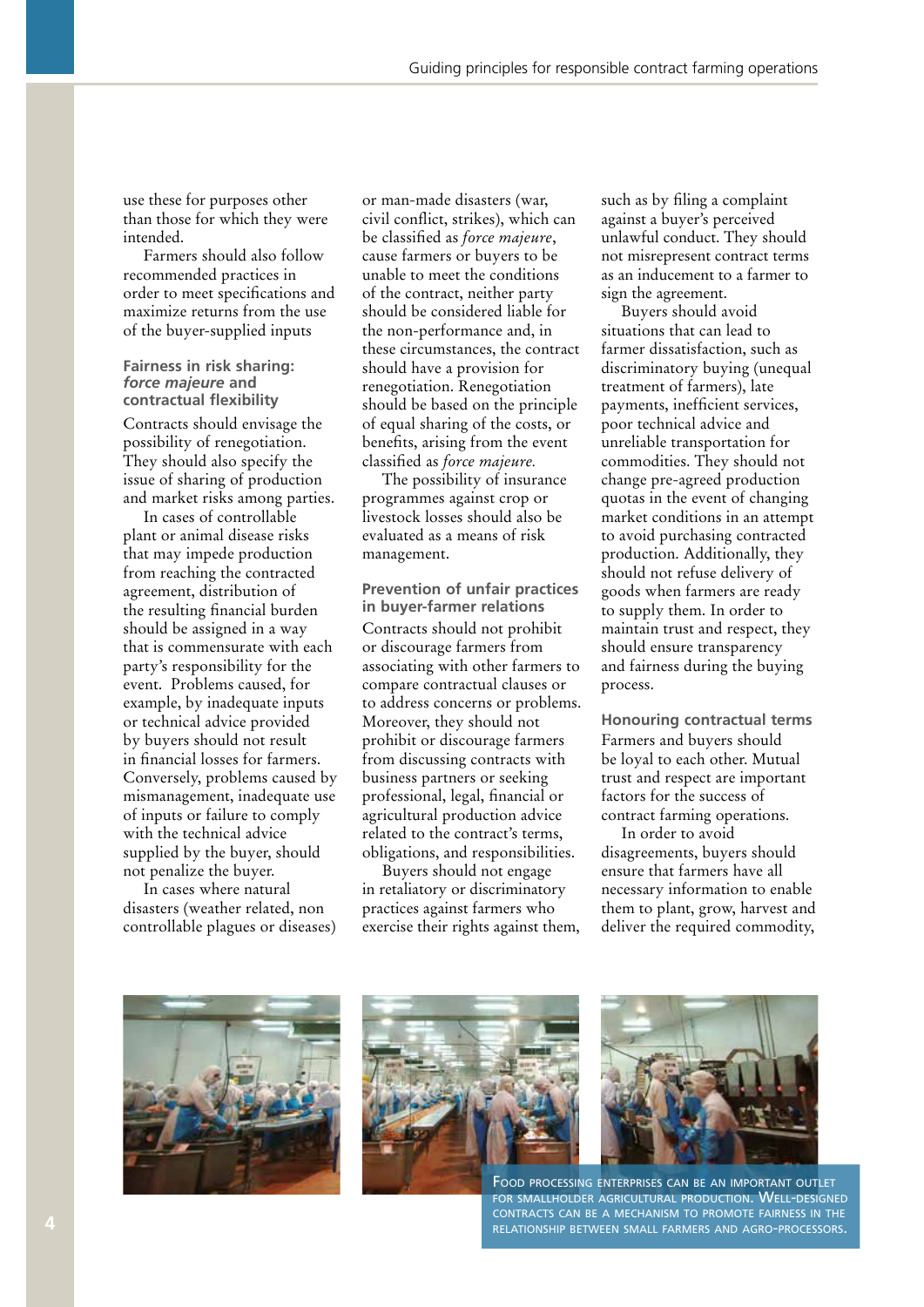

promote improvements in agricultural productivity and farmer's income.

and buyers should guarantee that they will purchase the product from farmers as scheduled. In turn, farmers should supply the produce, meeting the quality standards specified in the contract.

Farmers should respect the commitment agreed in the contract to deliver items produced by using inputs and financing supplied by the buyer exclusively to that specific buyer, unless alternative arrangements are specified in the contract. They should not sell all or part of their production to a different buyer ("side-selling") if the latter offers a higher price. For their part, buyers, in their turn, should not renege on contractual terms when market circumstances or government policy change.

It is advisable that farmers or their representatives be present when the product is collected from the farm or delivered to

the buyer's premises. In the event of product rejection, buyers should notify farmers of the reasons and offer them the chance to inspect the rejected consignment or have it inspected by a third party.

#### **Open dialogue**

Dialogue between farmers or their representatives and buyers is essential for the stability of contract farming operations. Lack of communication between them can lead to misunderstandings and conflict.

Dialogue between the parties should be promoted on matters such as contractual terms and requirements for land cultivation or livestock rearing, as well as to help rectify misunderstandings and resolve conflicts.

 It is also advisable that farmers and buyers should meet at the beginning of each season so that buyers can explain their

management programme, clarify the duties of both parties as set out in the contract and address any emerging problems.

#### **Clear mechanisms to settle disputes**

Farmers and buyers should agree in the contract on a neutral third party to assist them in the event of disputes. When contractual disputes arise, both parties should endeavour to resolve them amicably. If these attempts fail, it is advisable that the parties seek mediation or arbitration before resorting to judicial proceedings.

If the buyer is the subsidiary of a parent company, this parent company should be liable to the farmer for any debts and claims against the buyer.

If the farmers and buyers are located in different countries, the contract should specify which country's law should apply in the event of a dispute.